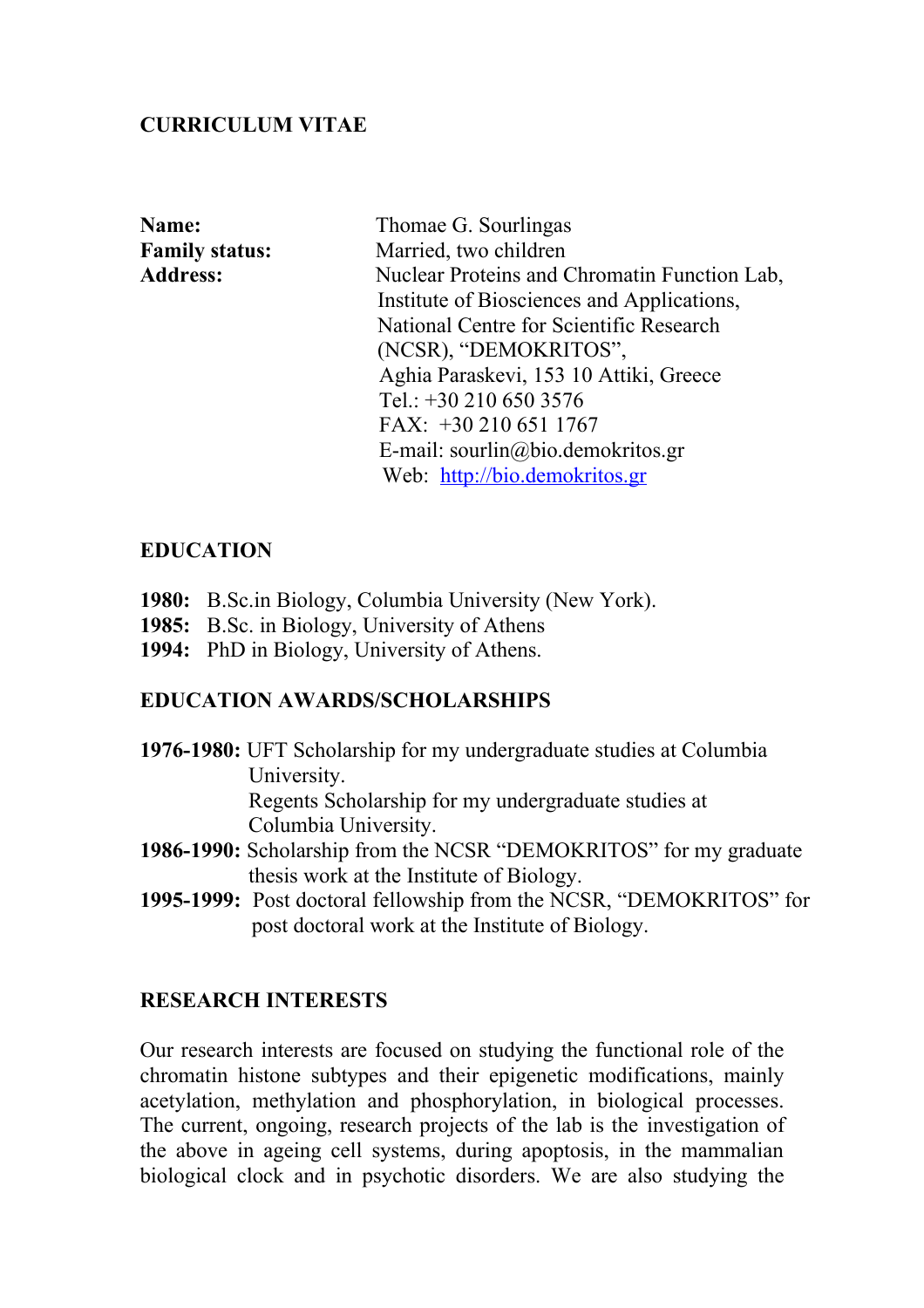histone subtypes and their epigenetic modifications in cancer cell types after the induction of apoptosis with histone deacetylase inhibitors. (see our group's website for an extended overview).

## **RESEARCH TRAINING/POSITIONS HELD**

## **1980**

Diplome thesis work for my B.Sc. at Columbia University in the Molecular Biology Laboratory, Department of Biology, Columbia University under the supervision of Dr. Squires. The work involved training in numerous techniques involved in the isolation of restriction enzymes from E. Coli.

### **1985**

Laboratory assistant under the supervision of Prof. Th. Pataryas at the Biology Department of the University of Athens. The research project involved the isolation and characterization of the histone variants from the three developmental stages of *Drosophila melanogaster*.

### **1986**

Doctoral thesis work at the Institute of Biology, NCSR, "DEMOKRITOS", under the supervision of Dr. K.E. Sekeri-Pataryas. The work involved the characterization of the histone variant synthetic profile of exponentially growing, as well as S and G2 phase synchronized, cancer cell populations under the influence of the bisalkylating agent, chlorambucil. Title of thesis: "Effect of chlorambucil on the histone biosynthesis of the cancer cell line, HEp-2".

#### **1994-1999**

Post doctoral fellow in the Laboratory of Histone Biochemistry and Ageing of Dr. K.E. Sekeri-Pataryas in the Institute of Biology, NCSR, "DEMOKRITOS". The research project involved the functional role of the histone nuclear proteins of chromatin during the *in vitro* aging of human diploid fibroblasts.

#### **1999-2004**

Research Assistant in the Laboratory of Histone Biochemistry and Ageing of Dr. K.E. Sekeri-Pataryas in the Institute of Biology, NCSR "DEMOKRITOS". The research work focused the role of the linker histone H<sub>1.0</sub> and histone acetylation during ageing and apoptosis.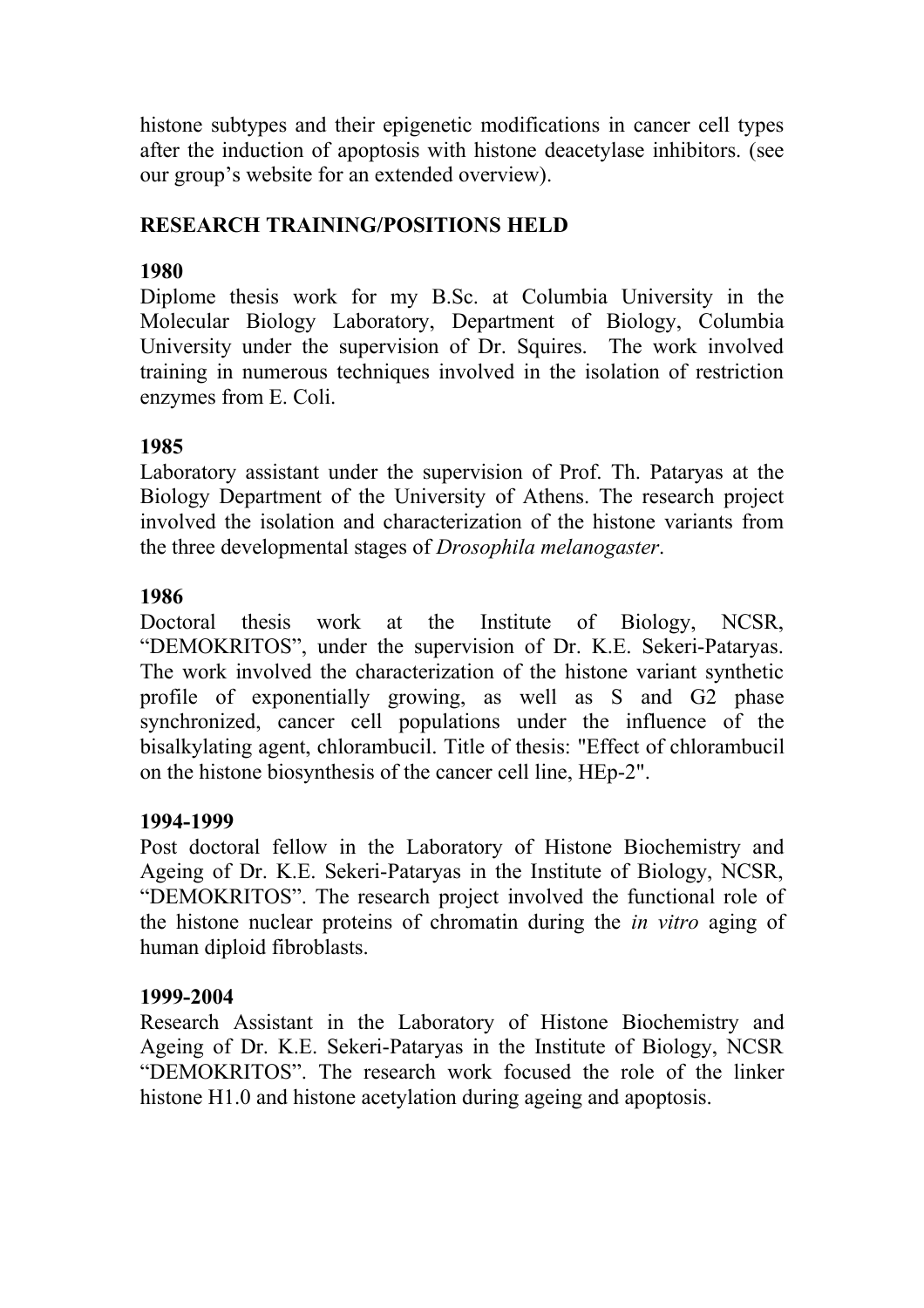## **2005-2010**

Research Scientist and Supervisor of the Laboratory of Nuclear Proteins and Chromatin Function, Institute of Biology, NCSR, "DEMOKRITOS".

# **2011-**

Senior Researcher and Supervisor of the Laboratory of Nuclear Proteins and Chromatin Function, Institute of Biosciences and Applications, NCSR, "DEMOKRITOS".

# **SCIENTIFIC ACTIVITIES**

- Member of the Panhellenic Society for Biological Sciences.
- Member of the Hellenic Congress for Biochemistry and Molecular Biology.
- Member of the Organizing Committee of the  $4<sup>th</sup>$  International Conference on Basic Biology and the Clinical Impact of Immunosenescence in Europe (2003).
- Invited Co-Editor in the March Issue of *Experimental Gerontology* (2004).
- Referee for articles published in international journals and books.
- Invited speaker at international and national conferences
- Member of the Education Committee of the Institute of Biology, NCSR "DEMOKRITOS".
- Member of the Examination Committee for the selection of new graduate students at the Institute of Biology to be given Scholarships from NCSR "DEMOKRITOS" for the 4-year term of their thesis work.
- Member of the Internal Committee of the Institute of Biology for the selection of post doctoral fellows for funded research projects.
- Member of the Review Board for the evaluation of nationally funded research projects.

# **EDUCATIONAL ACTIVITIES**

• Supervisor of the PhD thesis work of Yiannis Ninios (3-year fellowship from the Reinforcement Programme of Human Research Manpower" (PENED No. 03ED322) and co-financed by National and Community Funds (25% from the Greek Ministry of Development-General Secretariat of Research and Technology and 75% from E.U.-European Social Fund). Title of thesis work: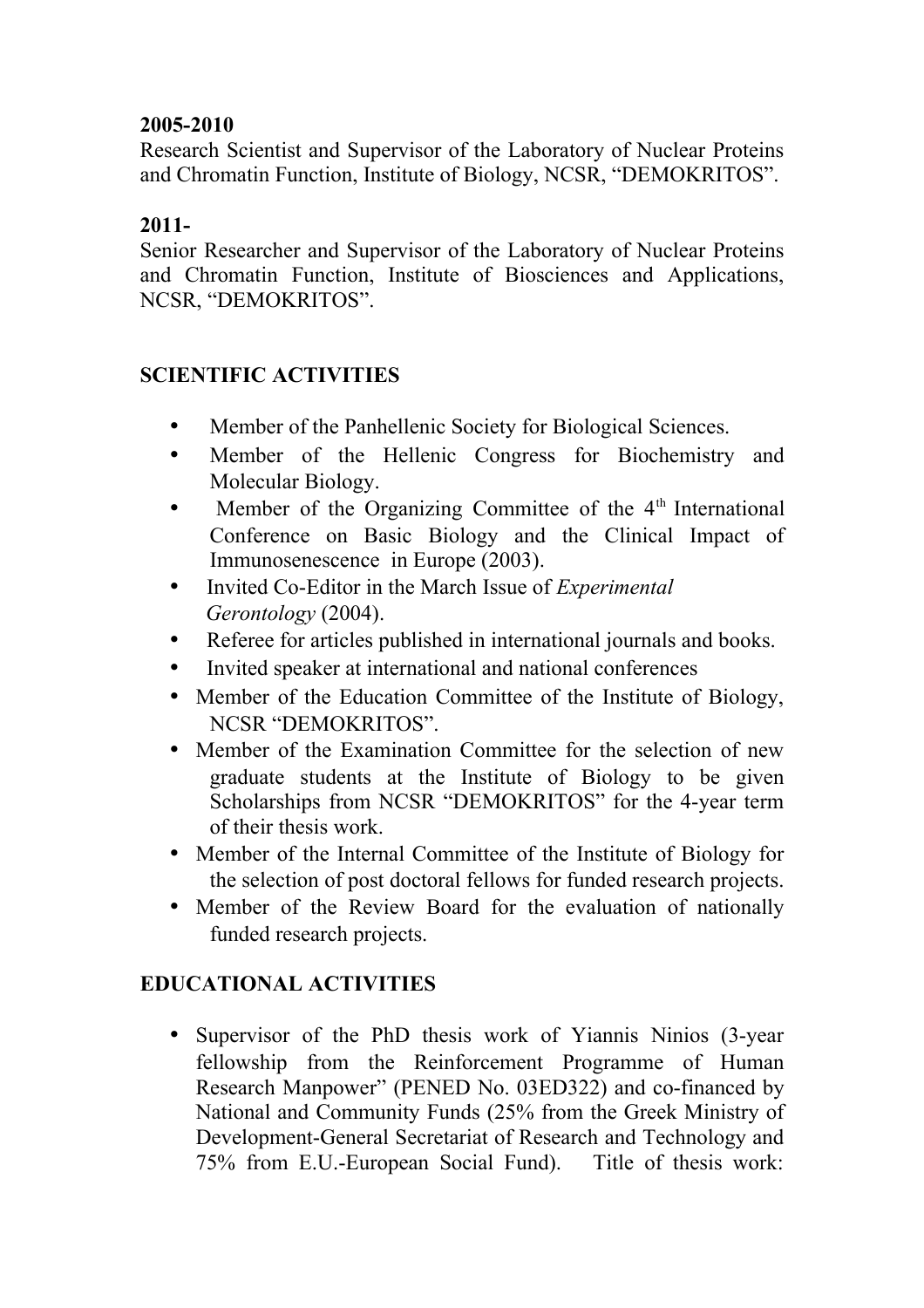"Study of the induction of apoptosis in cancer cells with histone deacetylase inhibitors". Completed and received his PhD degree November, 2009 from the Dept. of Biological Chemistry, School of Medicine, University of Athens.

- Supervisor of the PhD thesis work of Paraskevi. Salpea (4-year scholarship from NCSR "DEMOKRITOS"). Title of thesis work: "Study of the role of histone acetylation and methylation in chromatin remodeling during aging". Completed and received her PhD degree December, 2011 from the Dept. of Biological Chemistry, School of Medicine, University of Athens.
- Supervisor of the PhD thesis work of Marios Xydous (4-year scholarship from NCSR "DEMOKRITOS"). Title of thesis work: "The effect of histone acetylation methylation in the regulation of the biological clock". Completed and received his PhD thesis July 2012 from the Dept. of Biological Chemistry, School of Medicine, University of Athens.
- Supervisor of the Masters' research thesis work of Elena Kostopoulou. Title of thesis work: "Histone modifications and regulation of the circadian clock in neuroblastoma and fibroblast cell cultures". Completed and received her MSc from the Dept. of Pathological Anatomy, School of Medicine, Athens University in October, 2012.
- Supervisor of undergraduate diplome thesis work of Niki Varouxi (Dept. of Biology, University of Athens). Title of thesis work: "Study of the effect of histone deacetylase inhibitors in the induction of the H1 linker histone subtype, H1.0 in human leukemic cell lines". Completed in 2006.
- Supervisor of undergraduate diplome thesis work of Paraskevi Salpea (Dept. of Biology, University of Athens). Title of thesis work: "The effect of the histone deacetylase inhibitor, trichostatin A, in the leukemic cancer cell line, MOLT-4". Completed in 2004.
- Lectures within the framework of the Masters' Degree Program: "Applications of Biology in Medicine" of the course "Cell Cultures – Tissue Cultures" (Dept. of Biology and School of Medicine, University of Athens). Title of lectures: "The cell cycle: Checkpoints and their function in the normal physiology of the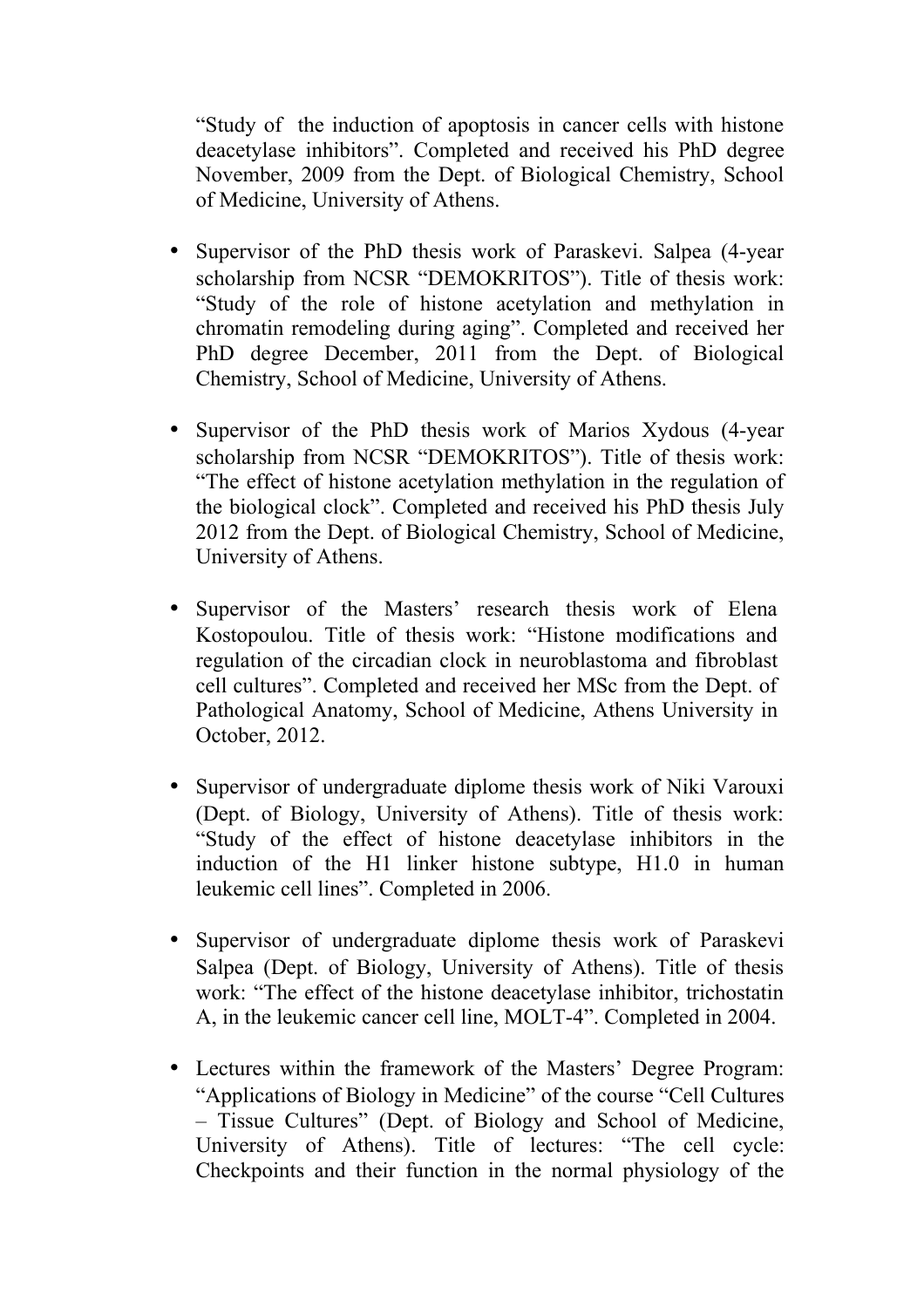cell" (1998-2013).

- Summer school course (1997, NCSR, "DEMOKRITOS") on "The cell cycle".
- Summer school courses (2005-2012, NCSR, "DEMOKRITOS") on "Histone subtypes and their post translational modifications: Fundamental factors for chromatin reorganization during aging and apoptosis".
- Lectures within the framework of the graduate course (Institute of Biology, NCSR, "DEMOKRITOS") "Structure and Function of Chromatin".
- Member of the Internal Advisory and Evaluation Committee (Institute of Biology, NCSR, "DEMOKRITOS") for the progress of the PhD thesis work of 5 graduate students (graduate students with scholarships, Institute of Biology, NCSR, "DEMOKRITOS").

# **FUNDED PROJECTS/PROGRAMS**

- Project funded by the National Drug Organization of Greece. Title of program: "The effect of cytotoxic agents in cancer cell lines (1991-1994, Dr. K.E. Sekeri-Pataryas, coordinator).
- Member of the Concerted Action Thematic Network: Immunology and Aging in Europe (1999-2003, ImAginE, QLK6-CT-1999- 02031).
- Ministry of Development-General Secretariat of Research and Technology – Greece – France Bilateral Collaboration (2003-2006, code AP:7044/03). Title of program: "Signalling by acetylation of proteins in T-lymphocytes and leukemic cells".
- Joint research program with the Neurobiology Research Institute, funded by the Theodor Theohari Cozzika Foundation and the General Secretariat of Research and Technology (1996-2000, cofunded project 96 SYN 182). Title of program: Nuclear proteins and chromatin structure of peripheral blood lymphocytes of patients with bipolar disorder".
- Joint research project with the Neurobiology Research Institute funded by the Theodor Theohari Cozzika Foundation, entitled "Nuclear proteins and chromatin structure of peripheral blood lymphocytes of patients with bipolar disorder and schizophrenia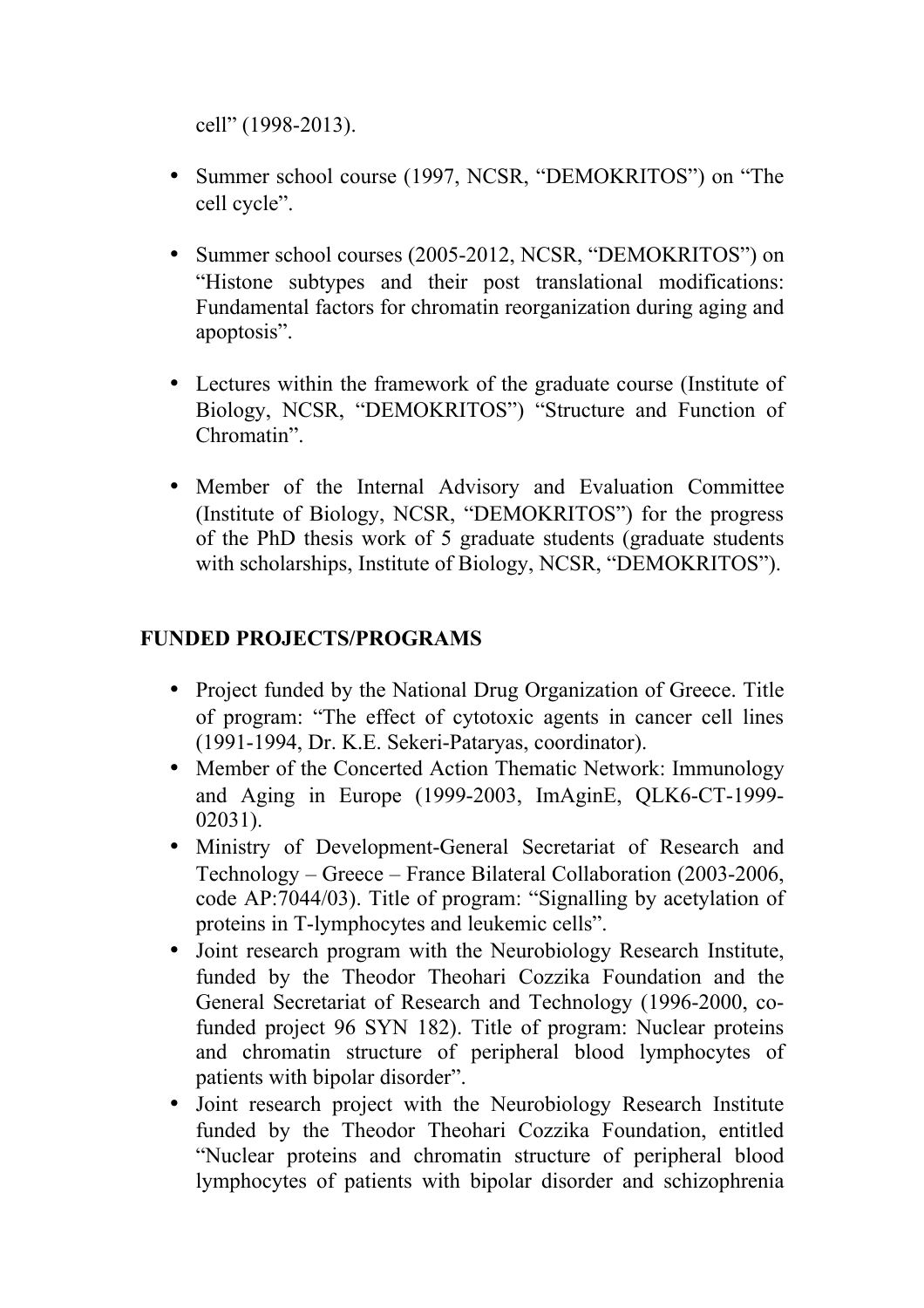(1994-1996; 2000-2003).

- Joint research project with the Neurobiology Research Institute funded by the Theodor Theohari Cozzika Foundation, entitled "Nuclear proteins and chromatin structure of neutrophils and lymphocytes from patients with schizophrenia (2008- ).
- Program funded by the "Reinforcement Programme of Human Research Manpower" (PENED No. 03ED322), co-financed by National and Community Funds (25% from the Greek Ministry of Development-General Secretariat of Research and Technology and 75% from E.U.-European Social Fund). Title of program: "Study of the mechanisms of action of anticancer compounds in cellular apoptosis and their effectiveness as chemotherapeutic agents" (2006-2009).

## **PUBLICATIONS**

- 1. Sourlingas, T.G., Aleporou-Marinou, V., Pataryas, T.A. and K.E. Sekeri-Pataryas. Influence of chlorambucil, a bifunctional alkylating agent, on the histone variant biosynthesis of HEp-2 cells. *Bioch. Bioph. Acta*, 1092: 298-303, 1991.
- 2. Aleporou-Marinou, V., Photopoulou, A., Sourlingas, T.G., Carine Ostvold, A., Pataryas, T.A. and K.E. Sekeri-Pataryas. The effect of chlorambucil on the biosynthesis of the HMG and histone H1 chromosomal proteins of HEp-2 cells. *Biochem. Mol. Biol. Intern.* 36: 439-449, 1995.
- 3. Sourlingas, T.G. and K.E. Sekeri-Pataryas. Aphidicolin large-scale synchronization of rapidly dividing cell monolayers and the analysis of total histone and histone variant biosynthesis during the S and G2 phases of HEp-2 cell cycle*. Anal. Biochem*. 234: 104-107, 1996.
- 4. Varvarigou, A.D., Archimandritis, S.C., Sekeri-Pataryas, K.E., Sourlingas, T.G., Sivolapenko, G. and E. Chiotelis. Radiochemical and radioimmunological data of  $99^{\circ}$ Tc<sup>m</sup>-anti-CEA labelled by two diverse methods. *Nuclear Med.Comm*. 17: 80-88, 1996.
- 5. Sourlingas, T.G. and K.E. Sekeri-Pataryas. S and G2 phase histone biosynthesis of HEp-2 cells under the influence of the bisalkylating agent, chlorambucil. *Biochem. Mol. Biol. Intern*. 42: 1103-1114, 1997.
- 6. Sourlingas, T.G., Issidorides, M.R., Havaki, S., Trikkas, G. and K.E.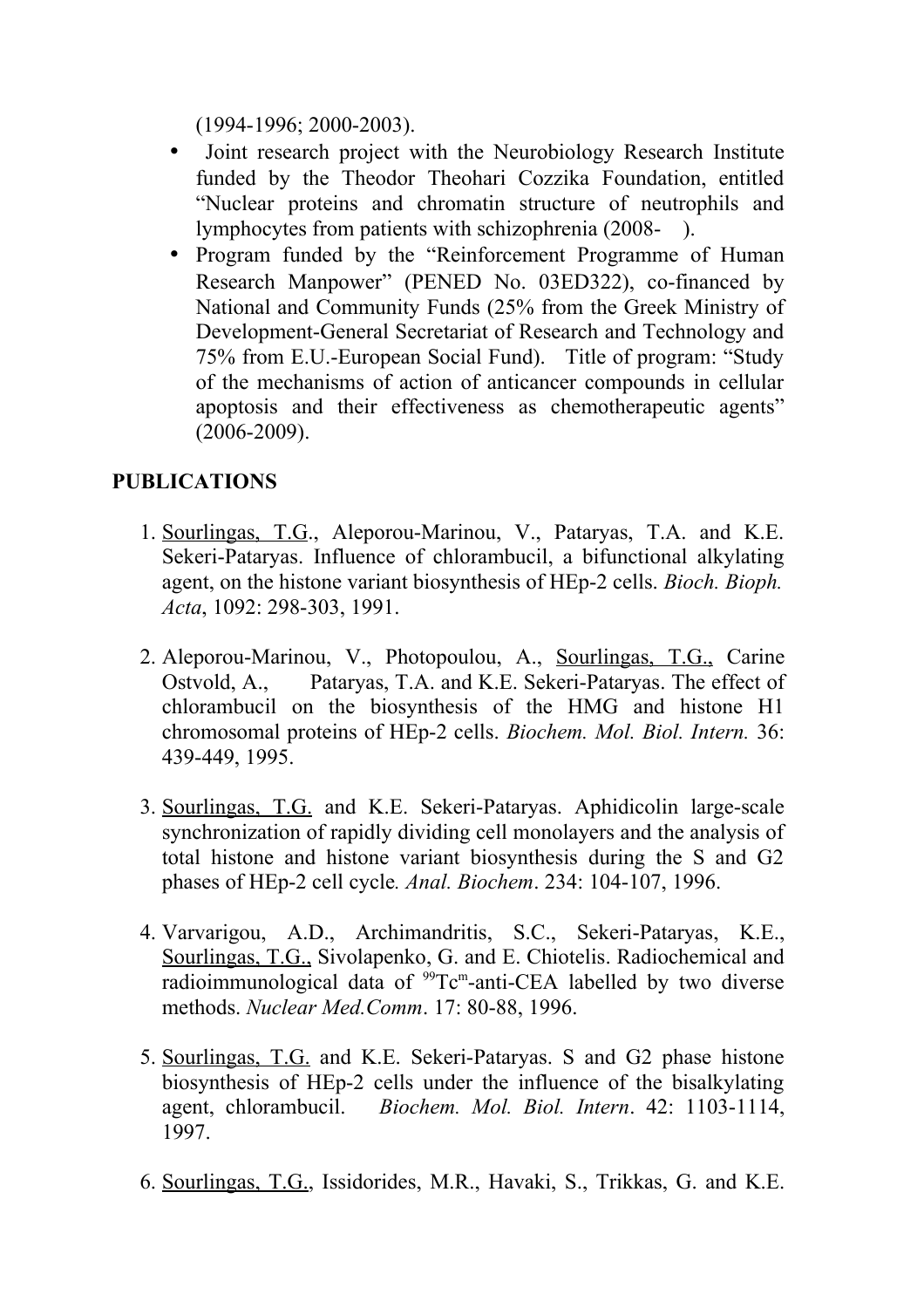Sekeri-Pataryas. Peripheral blood lymphocytes of bipolar affective patients have a histone synthetic profile indicative of an active cell state. *Progress in Neuro-Psychopharmacology and Biological Psychiatry*, 22: 81-96, 1998.

- 7. Sourlingas, T.G., Steger, M., Grubeck-Loebenstein, B., Tsapali, D.S. and K.E. Sekeri-Pataryas. T-lymphocyte long term cultures have a constant histone variant pattern during aging. *Exp. Gerontolοgy,* 34(1): 59-67, 1999*.*
- 8. Zotos, T., Marinos, E., Sekeri-Pataryas, K.E. and T.G. Sourlingas. A morphological study of the effects of chlorambucil during the S and G2 phases of the cell cycle of synchronized HEp-2 cancer cell populations using computerized morphometry. *Micron*, 31: 741-754, 2000.
- 9. Tsapali, D.S., Sekeri-Pataryas, K.E., and T. G . Sourlingas. Study of the linker histone variant, H1o, during the *in vitro* ageing of human diploid fibroblasts. *Ann. NY Acad. Sci.,* 90B: 336-341, 2000.
- 10.Tsapali, D.S., Sekeri-Pataryas, K.E., Prombona, A. and T.G. Sourlingas. mRNA levels of the linker histone variant, H1o, in mitotically active human diploid fibroblasts as a function of the phases of the cell cycle and cumulative population doublings. *Mech. Ageing Dev.* 121 (1-3): 101-112, 2000.
- 11.Tsapali. D.S., Sekeri-Pataryas, K.E. and T.G. Sourlingas. mRNA levels of the differentiation-associated linker histone variant, H1 zero in mitotically active and postmitotic senescent human diploid fibroblast cell populations *Exp. Gerontol.,* 36: 1649-1661, 2001.
- 12.Sourlingas, T.G., Tsapali, D.S., Kaldis, A.D. and K.E. Sekeri-Pataryas. Histone deacetylase inhibitors induce apoptosis in peripheral blood lymphocytes along with histone H4 acetylation and the expression of the linker histone variant, H1o. *Eur. J. Cell Biol.,* 80: 726-732, 2001.
- 13.Sourlingas, T.G., Kypreou, K.P. and K.E. Sekeri-Pataryas. The effect of the histone deacetylase inhibitor, trichostatin A., on total histone synthesis, H1o synthesis and histone H4 acetylation in peripheral blood lymphocytes increase as a function of increasing age: a model study. *Exp. Gerontol.,* 37: 341-348, 2002.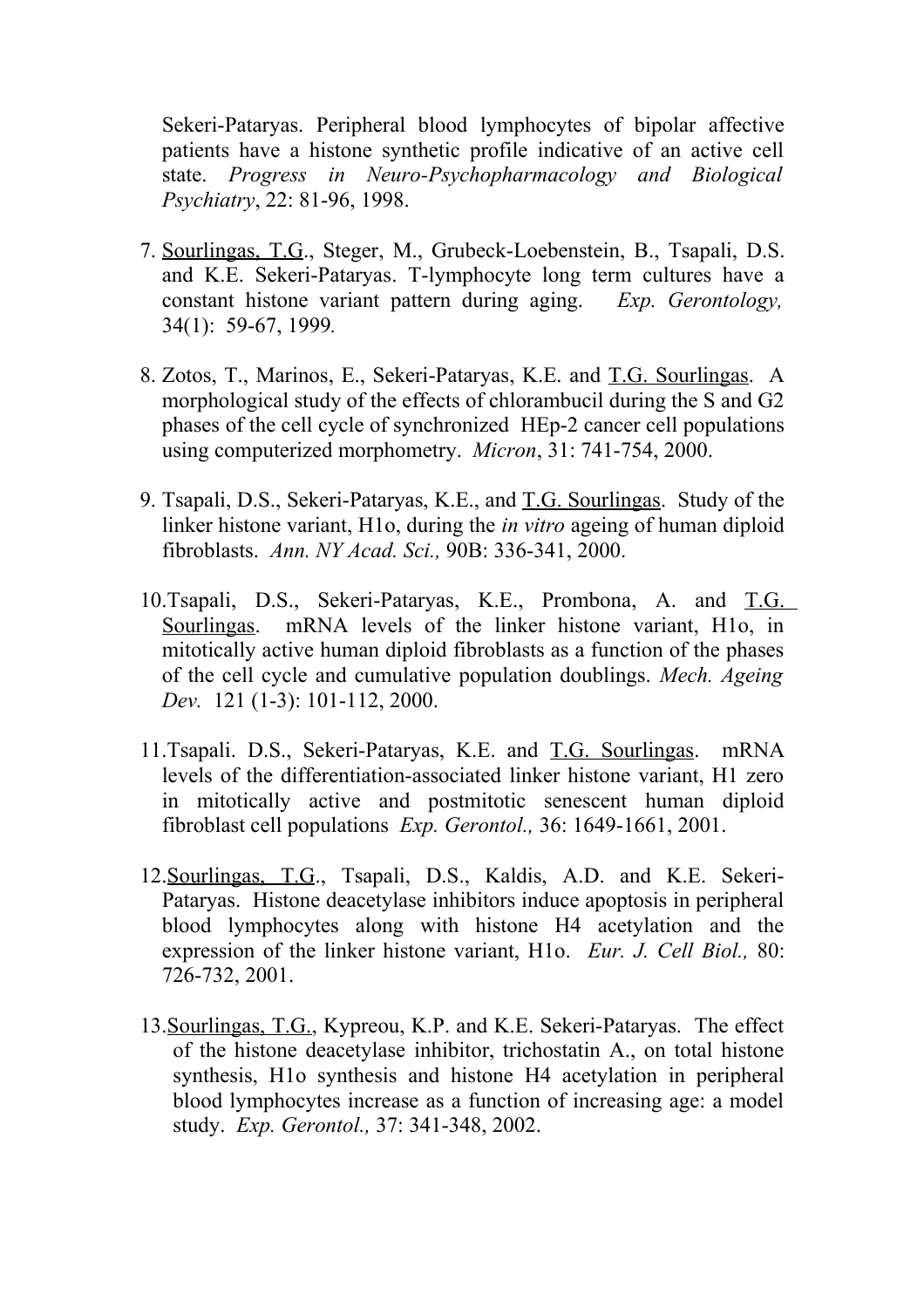- 14.Gonos, E.S., Agrafiotis, D., Dontas, A.S., Efthimiopoulos, S., Galaris, D., Karamanos, N.K., Kletsas, D., Kolettas, E., Panayotou, G., Sekeri-Pataryas, K.E., Simoes, D., Sourlingas, T.G., Stathakos, D., Stratigos, A.J., Tavernarakis, N., Trougakos, I.P. and D.H. Vynios. Ageing research in Greece. *Εxp. Gerontol.,* 37(6): 735-747, 2002.
- 15.Varvarigou, A.D.,Scopinaro, Leontiadis, L., Corleto, V., Schillaci, O., De Vincentis, G., Sourlingas, T.G., Sekeri-Pataryas, K.E., Evangelatos, G.P., Leonti, A., Datseris, J., Xanthopoulos, S., Delle Fave, G., and S.C.Archimandritis. Synthesis, chemical, radiochemical and radiobiological evaluation of a new 99mTc-labelled bombesin-like peptide. *Cancer Biotherapy and Radiopharmaceuticals,* 17(3): 317- 325, 2002 .
- 16.Scopinaro, F., Varvarigou, A.D., Ussof, W., DeVincentis, G., Archimandritis, S.C., Sourlingas, T.G., Evangelatos, G.P. and J. Datseris. Technetium-99m labeled bombesin like peptide: Preliminary report on breast cancer uptake. *Cancer Biotherapy and Radiopharmaceuticals,* 17(3): 327-334, 2002.
- 17.Sourlingas T.G. and K.E. Sekeri-Pataryas. Linker histone H1o gene expression during ageing and after the effect of histone deacetylase inhibitors in human diploid fibroblasts and T-lymphocytes. *Adv. Cell Ageing Gerontol.,* 13: 227-238, 2003.
- 18. Sourlingas, T.G., Issidorides, M.R., Alevizos, B., Kontaxakis, V.P., Chrysanthou-Piterou, M., Livaniou, E., Karpouza, A. and K.E. Sekeri-Pataryas. Lymphocytes from bipolar and schizophrenic patients share common biochemical markers related to histone synthesis and histone cell membrane localization characteristic of an activated state. *Psychiatry Res.*, 118: 55-67, 2003.
- 19.Kypreou, K.P., Sourlingas, T.G. and K.E. Sekeri-Pataryas. Agedependent response of lymphocytes in the induction of the linker histone variant, H1o and histone H4 acetylation after treatment with the histone deacetylase inhibitor, trichostatin A. *Exp. Gerontol.,* 39(4): 469-479, 2004.
- 20. Wagner, W.M., Ouyang, O. Sekeri-Pataryas, K., Sourlingas, T.G. and G. Pawelec. Basic biology and clinical impact of immunosenescence. *Biogerontology*, 5(1): 63-66, 2004.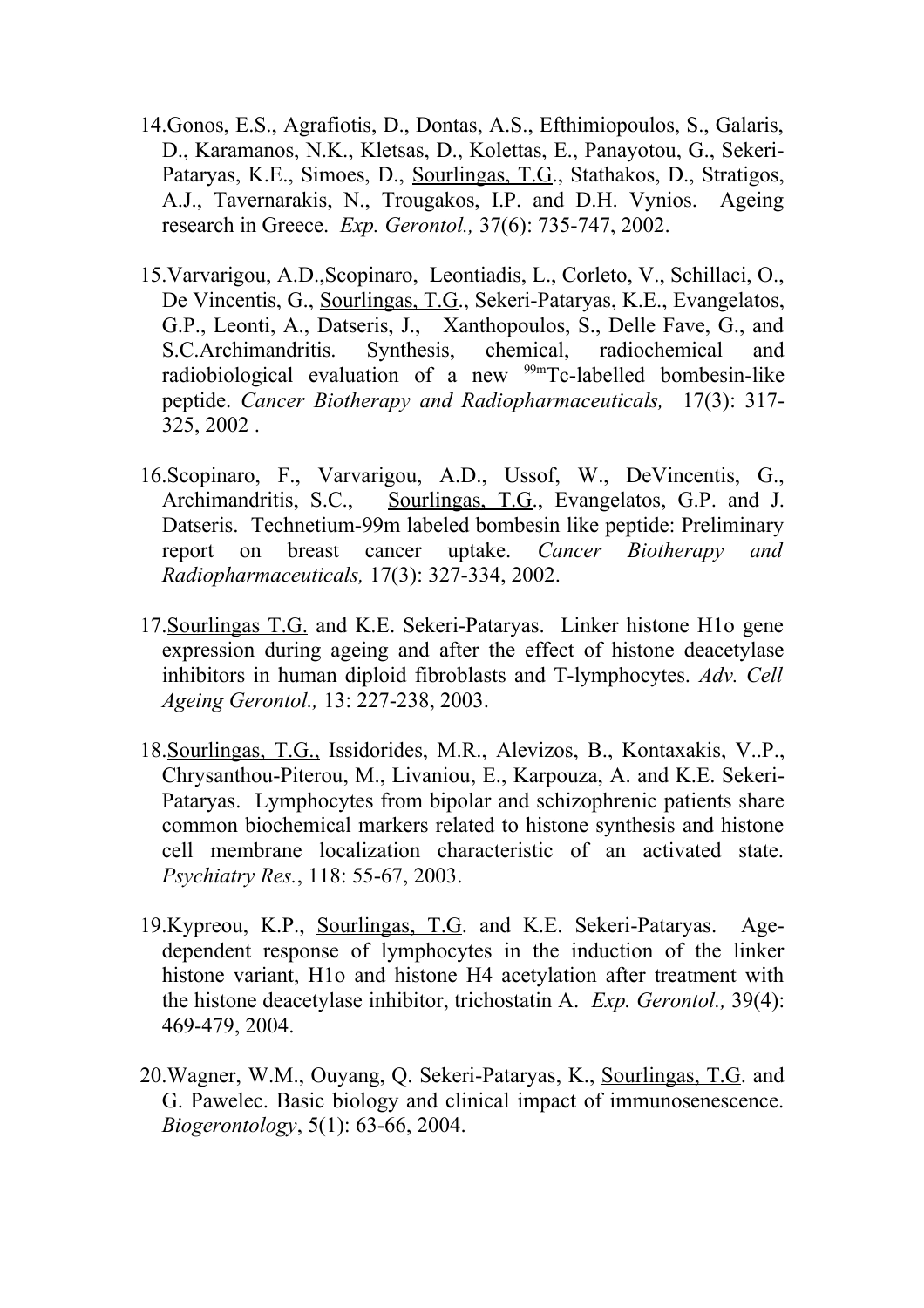- 21.Pawelec, G., Sekeri-Pataryas, K.E. and T. Sourlingas. Experimental Gerontology: Preface. *Exp. Gerontol.* 39 (4): 459-460, 2004.
- 22. Sekeri-Pataryas, K.E. and T.G. Sourlingas. The differentiationassociated linker histone, H1.0, during the in vitro aging and senescence of human diploid fibroblasts. *Ann. N Y Acad. Sci.* 1100: 361-367, 2007.
- 23. Sourlingas, T.G., Kypreou, K.P., Topakas, G.N. Karchilaki, I.N., Stavropoulou-Giokas, C. and K.E. Sekeri-Pataryas. Effect of the histone deacetylase inhibitor trichostatin A in human peripheral blood lymphocytes as a function of donor age. *Ann. NY Acad. Sci.,* 1119: 64- 71, 2007.
- 24. Happel, N., Doenecke, D., Sekeri-Pataryas, K.E. and T.G. Sourlingas. H1 Histone subtype constitution and phosphorylation state of the ageing cell system of human peripheral blood lymphocytes. *Exp. Gerontol*., 43: 184-199, 2008.
- 25.Kassi, E., Sourlingas, T.G., Spiliotaki, M., Papoutsi, Z., Pratsinis, H.,Aligiannis, N., and P. Moutsatsou. Ursolic acid triggers apoptosis and downregulates bcl-2 downregulation in MCF-7 breast cancer cells. *Cancer Invest.,* 27(7): 723-733*,* 2009.
- 26.Ninios, Y.P., Sekeri-Pataryas, K.E. and T. G. Sourlingas. Differential sensitivity of human leukemic cell lines to the histone deacetylase inhibitor, trichostatin A. *Leuk. Res.,* 34(6): 786-792. doi: 10.1016/j.leukres.2009.09.004, 2009.
- 27.Ninios, Y.P., Sekeri-Pataryas, K.E. and T.G. Sourlingas. Histone H1 subtype preferences of DFF40 and possible nuclear localization of DFF40/45 in normal and trichostatin A-treated NB4 leukemic cells. *Apoptosis,* 15(2): 128-138, 2010. DOI 10.1007/s10495-009-0418-7.
- 28.Repouskou, A, Sourlingas, T.G., Sekeri-Pataryas, K.E. and A. Prombona. The circadian expression of c-Myc is modulated by the histone deacetylase inhibitor trichostatin A in synchronized murine neuroblastoma cells. *Chronobiology Int.,* 27(4): 722-741, 2010.
- 29.Xydous, M., Sekeri-Pataryas, K.E., Prombona, A. and T.G. Sourlingas. Nicotinamide treatment reduces the levels of histone H3K4 trimethylation in the promoter of the *mper1* circadian clock